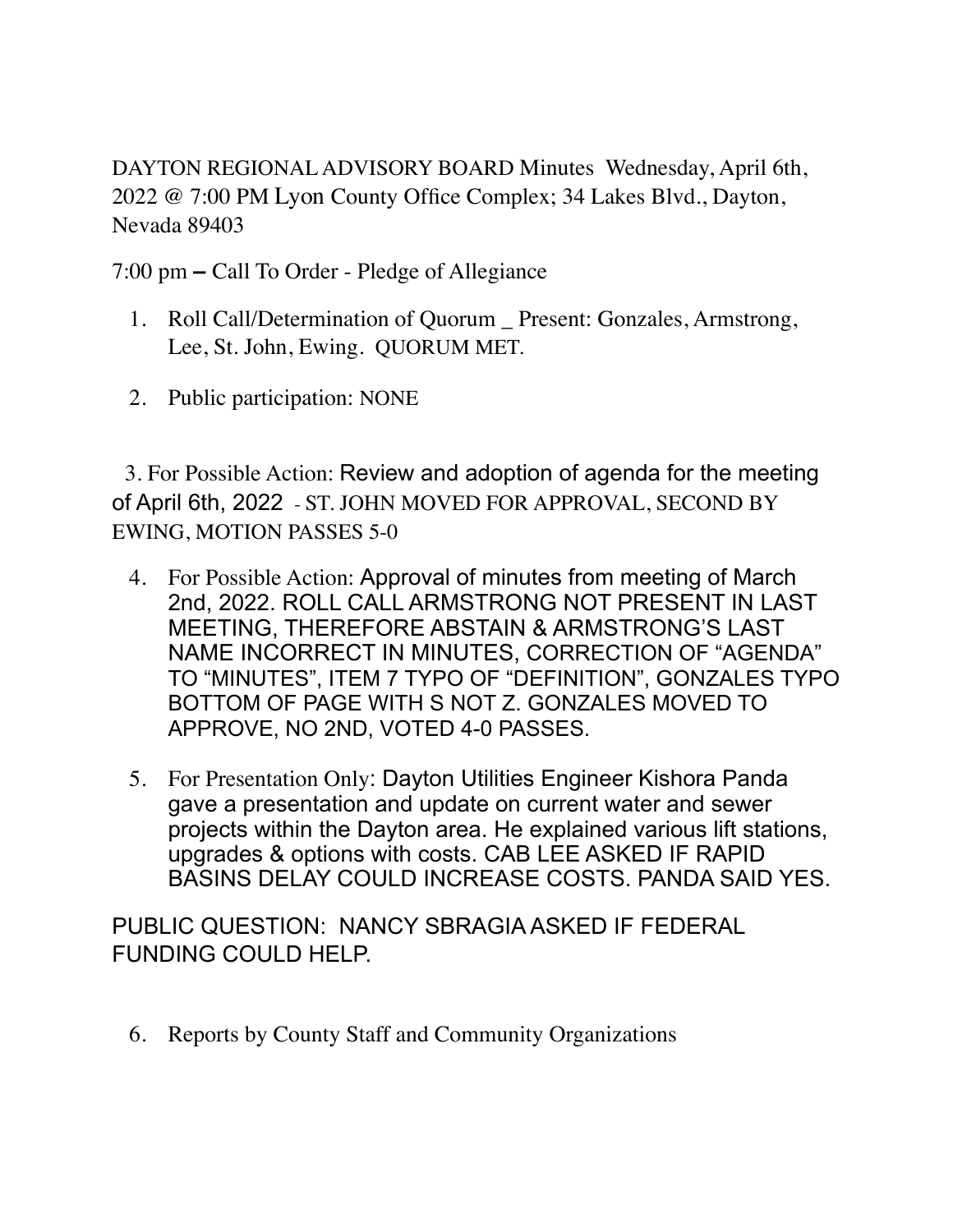• Board of Commissioners: COMMISSIONER WES HENDERSON MENTIONED, RIVER RANCH & UPCOMING BUDGET HEARINGS, APPEAL OF SOLID WASTE. COMMISSIONER GRAY MENTIONED BUDGET MEETINGS, UPCOMING BOC MEETING IN DAYTON, SOLID WASTE APPEAL & ADDRESSED PUBLIC CONCERNS REGARDING SOLID WASTE CONTRACT, HE ALSO MENTIONED PRICE INCREASES OF COST OF PAPER TO SCHOOLS.

7. For Possible Action: For Possible Action – La Causa Development NV – Tentative Subdivision Map – Request by La Causa Development NV for a Tentative Subdivision Map to create thirty-two (32) single family residential dwelling units (townhomes) and seven (7) common areas parcels within a 4.38 acre portion with a 9.37 acre remainder parcel on a 13.75 acre parcel within the RMU (Residential Mixed Use) zoning district generally located between Halite Drive and Northgate Drive/Dayton Village Parkway, Dayton, NV (APN 029-761-01) PLZ-2022-128. CAB EWING ASKED IF PROJECT WAS FOR LOW INCOME HOUSING & WAS TOLD NO. CHAIR LEE MENTIONED INGRESS & EGRESS WITH A CONCERN ABOUT TRAFFIC PATTERNS & TIMING, SHE WAS TOLD IT WOULD BE A COUPLE OF YEARS. CAB ST. JOHN ASKED FOR A RANGE OF PRICING FOR THE UNITS & WAS TOLD \$300K-\$400K RANGE & TO KEEP IT AFFORDABLE.

PUBLIC COMMENTS: JOE SPROGIA ASKED IF FOUNDATIONS ALREADY POURED ARE PART OF WHAT IS BEING DISCUSSED & WAS TOLD IT WAS NOT.

CHAIR LEE SAID THIS HAS BEEN IN THE PROCESS FOR A LONG TIME, AND THE MULTI FAMILY HOMES ARE IN AN AREA THAT IS IN A PREFERRED RETAIL AREA. SHE SAID THIS IS DOING THAT.

CAB GONZALES MOVED FOR A RECOMMENDATION FOR APPROVAL, LEE 2ND & ASKED FOR FURTHER BOARD DISCUSSION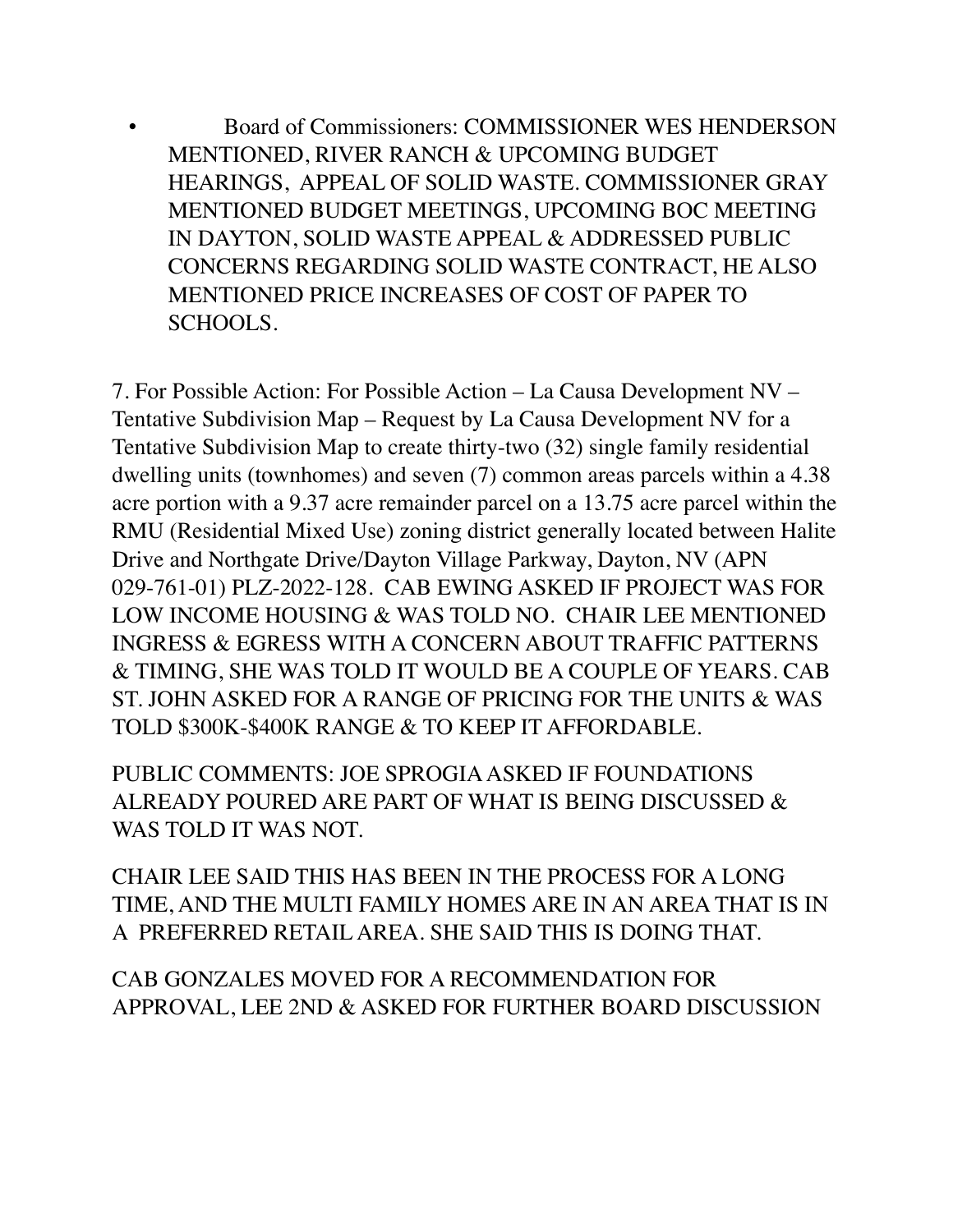CAB EWING MENTIONED HIS CONCERN FOR PARKING AND ROADS WITH SMITHS & McDONALDS, AND DAYTON ENDING UP LOOKING LIKE SOUTH RENO.

PUBLIC COMMENTS: MICAH LAACK ASKED HOW WE CAN PREVENT LOOKING LIKE SOUTH RENO. CAB GONZALES SAID THEY WON'T DO ANYTHING TO THE ROADS & BEFORE THEY WILL WORK ON ROADWAYS THEY NEED MORE HOMES & HE SAID THAT IS UNFORTUNATE.

VOTE YES: GONZALES, ARMSTRONG & LEE. NO: EWING & ST. JOHN

MOTION CARRIED 3-2.

8. Review of correspondence/email and/or faxes received by the Board. VARIOUS E-MAILS WERE READ. QUESTION ON THE PROCESS OF THE WASTE MANAGEMENT CONTRACT. COMMISSIONER GRAY SAID THE D.A. IS WORKING ON THE PROCESS.

- 9. PUBLIC PARTICIPATION COMMISSIONER GRAY MENTIONED THE CHANGE OF THE POLITICAL SIGN ORDINANCE OF ELECTIONS SIGNS BEING FULLY REMOVED BY THE BOC. COMMISSIONER GRAY ASKED IF CANDIDATES WILL BE AFFORDED THE OPPORTUNITY TO SPEAK AT THE UPCOMING CAB MEETING. NANCY SBRAGIA ASKED WHO APPEALED/PROTESTED THE WASTE MANAGEMENT AWARD & WHERE IT WILL BE HELD. COMMISSIONER GRAY SAID WASTE MANAGEMENT DID.
- 10. CHAIR/MEMBER COMMENTS: CAB GONZALES WANTED PLANNING TRAINING WORKSHOP FOR OUR CAB BOARD & WANTED US TO BE TRAINED ON FINDINGS LIKE PLANNING STAFF IS TRAINED HE SAID FINDINGS ON CODE IS WHAT WE SHOULD BASE ON RECOMMENDATIONS ON. CAB ST JOHN SAID WE ARE NOT PLANNERS. CAB EWING STATED ARTICLE 1 SECTION 3 OF CAB BY-LAWS STATE THAT WE ARE TO BE AN ADVISORY BOARD TO THE COUNTY COMMISSIONERS TELLING